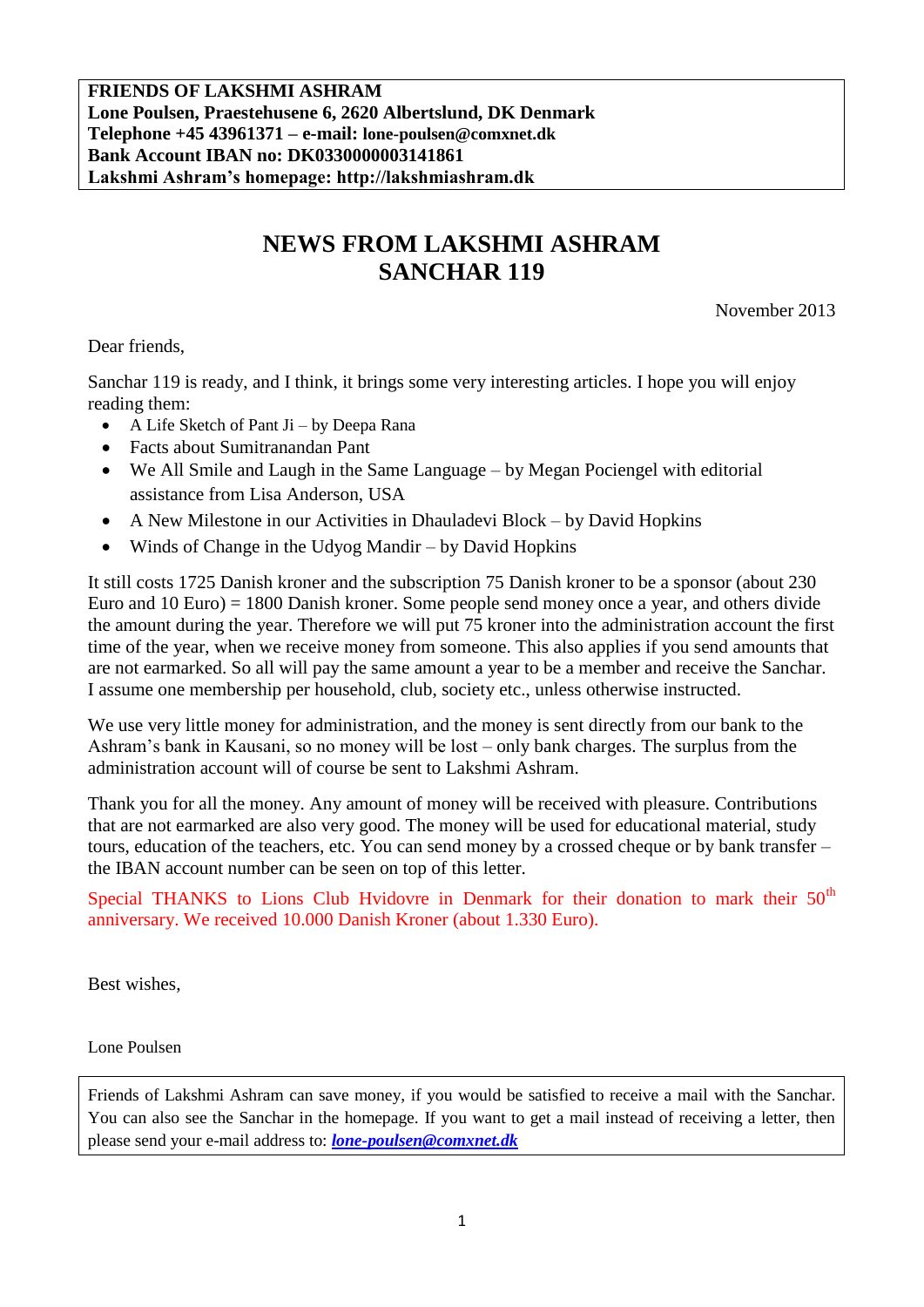# **SANCHAR 119**

### **A Life Sketch of Pant Ji Deepa Rana**

*Deepa joined Lakshmi Ashram as a student five years ago and is now studying for her BA at the Kumaun University. From this year she has become a trainee worker*.

Sumitranandan Pant was born on Sunday 20 May 1900 in the beautiful hill village of Kausani in Almora district. His father's name was Ganga Datt Pant, while his mother's name was Saraswati Devi. His birth that Sunday was a time of extreme joy for his father. However just seven hours after his birth his mother died, leaving his father



suffering in great grief. His father's sister took responsibility for raising the young child. His father was the manager of the tea estate in Kausani. His primary education was in the village school in Kausani. After passing class four at the age of ten he was sent to Almora to continue his education at the Government High School. When he was studying in class six, he saw a picture of the French dictator Napoleon and was very much influenced by his long hair, so much so that he thought that he too would grow his hair long. He always liked to be very smartly dressed. He was a beautiful poet of Nature, and wrote numerous anthologies of poetry, including 'Veena', 'Pallava', 'Gunjan' and 'Uttara'. All these works deeply reflect his personal life.

Every year on 20 May, we celebrate the anniversary of his birth. I have been in Lakshmi Ashram for the past five years. All of us ashram girls together put on a programme of dances, plays and other items based on his life in front of the public in the Sumitranandan Pant Museum, and I also have taken part every year in the drama about his life, something that I enjoy very much. We begin our rehearsals a week before the programme. This time I played the part of Sumitranandan Pant's paternal aunt. A good number of local poets as well as the general public also come to participate in this programme. Recalling the life of Sumitranandan Pant, the chief guest lit the traditional wick lamp to inaugurate the programme. This was followed by the small girls of the ashram presenting a welcoming dance, while the girls of the Government Inter-College sang the *Saraswati Vandana* in homage to Goddess Saraswati (the patroness of the Arts).

We then presented the first scene of our drama, in which Priti played the role of Gusain, as Sumitranandan was known as a small boy, while Manisha played the part of his brother. In this scene there is a dialogue between the two brothers related to Nature. The next two scenes presented glimpses into his education, the parts played by Priti, Manisha and Jyotsana. Then the drama portrayed Sumitranandan Pant as he grew up, continuing his studies and at the same time composing poems, and how his friends behaved towards him. Monu played the leading role in this scene into which she put a great deal of effort, and everyone enjoyed her performance very much. After this a number of local poets read out their poems to the audience, who enjoyed very much listening to them. Finally prizes were awarded to those students who had done best in the essay competition organised by the Sumitranandan Pant Museum. All in all this year's programme went off very well.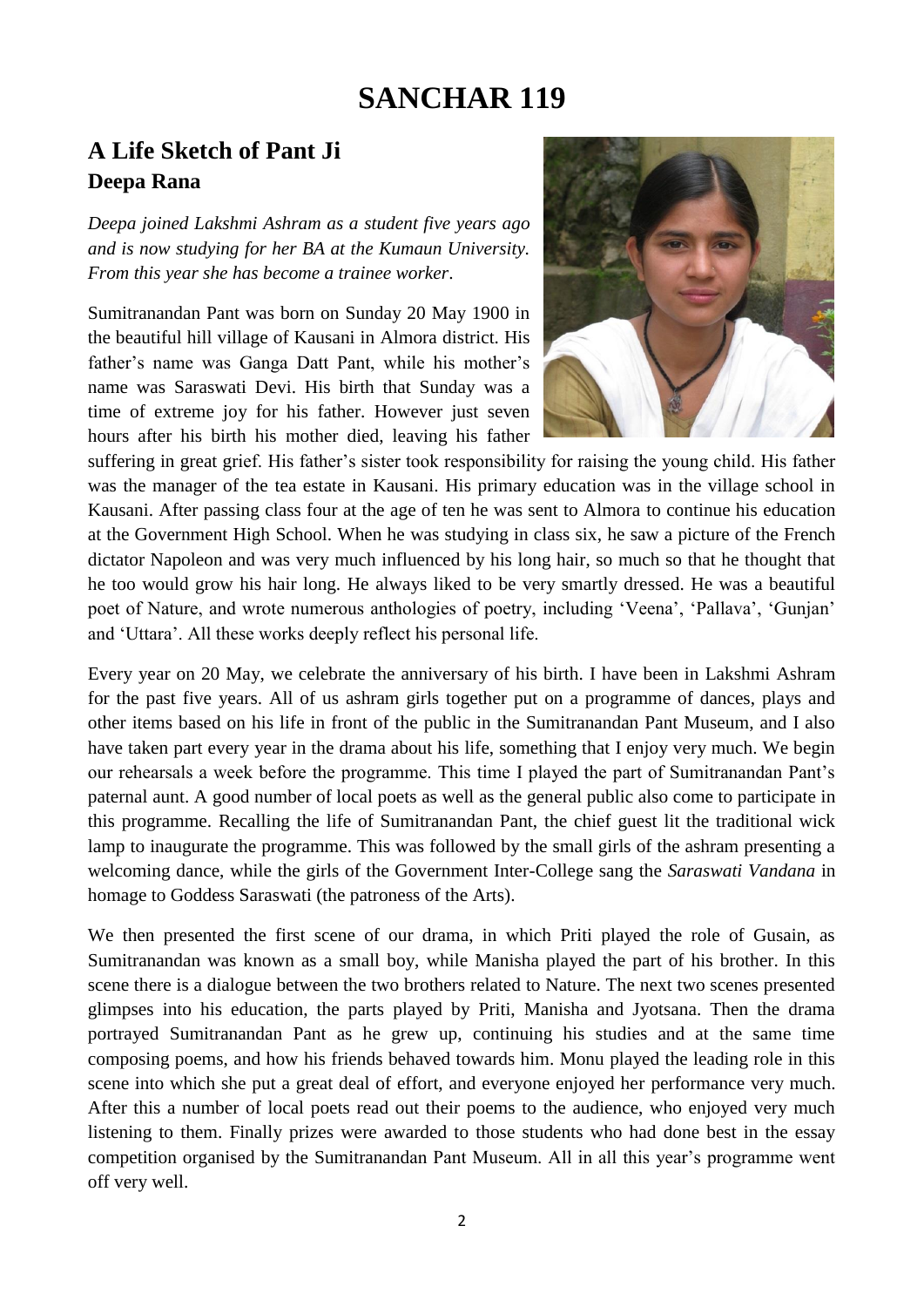#### **Facts about Sumitranandan Pant**

Sumitranandan Pant (May 20, 1900 – December 28, 1977) was one of the most famous modern Hindi poets. He is considered one of the major poets of the *Chhayavaadi* school of Hindi literature. Pant mostly wrote in Sanskritized Hindi. Pant authored twenty-eight published works including poetry, verse plays and essays.

Pant was born at Kausani village of Bageshwar, in the hills of Kumaon. His mother died within a few hours of his birth. He was given the name Gosain Dutt. His initial schooling took place in Almora. After matriculation he moved to Kalakankar near Prayag. He did not like his name so he gave himself a new name "Sumitranandan Pant".

Apart from *Chhayavaadi* poems, Pant also wrote progressive, philosophical (influenced by Sri Aurobindo), socialist and humanist poems.

Pant was the first Hindi poet to receive the Jnanpith Award, in 1968. He did so for a collection of his most famous poems, titled *Chidambara*. He was awarded the *Nehru Peace Prize* by the Soviet Union for *Lokayatan*. Pant received "Sahitya Kala Academy" award for "Kala Aur Budhdha Chand". Indian Government honored him with 'Padmavibhushan'.



Pant's childhood house, in Kausani, has been converted into a museum. This museum displays his daily use articles, drafts of his poems, letters, his awards etc.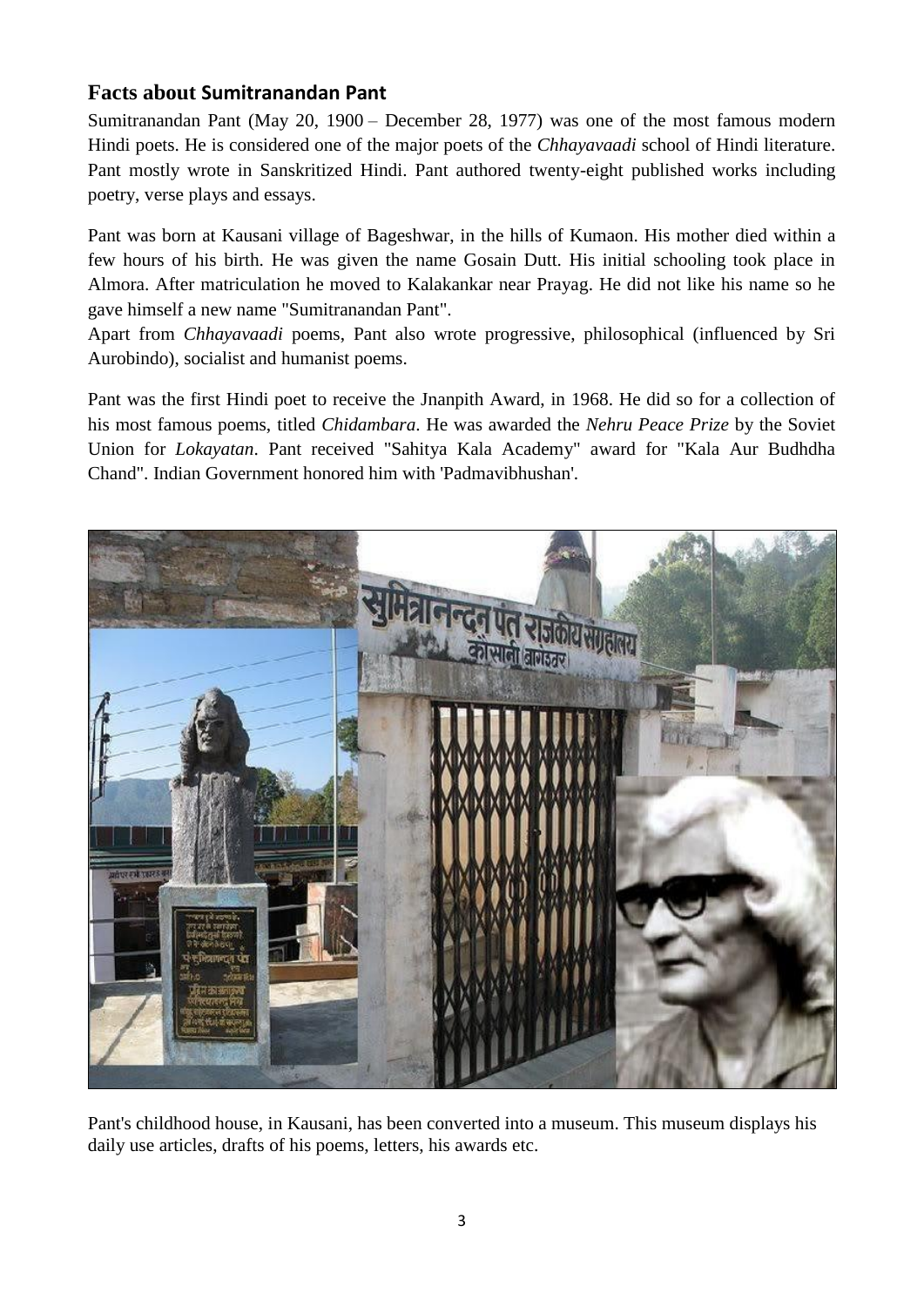### **We All Smile and Laugh in the Same Language Megan Pociengel with editorial assistance from Lisa Anderson, USA**

In the summer month of June 2013, seventeen women along with class professors from St. Catherine University traveled across the globe from the state of Minnesota to Northern India. Upon arrival in the small village of Kausani in Uttarakhand, the long awaited portion of the trip to see the girls and women at Lakshmi Ashram had finally arrived! Though the uphill path to Lakshmi Ashram initially proved to be a struggle, our anticipation grew as we hiked upward and saw the welcoming signs. We were very fortunate to meet Radha Bhatt and learn of the legacy of how educating girls at Lakshmi Ashram over the last half of the century has radiated outwards through the graduates to create a cultural shift cultivating the literacy of girls across India.



As we came to visit the next day, we were equally curious about the girls as they were us. The classroom walls were covered with student artwork, maps, exercises, a photograph of Gandhi, and other various study materials. We were able to observe as the girls showed us how they effortlessly spin wool. As we joined them, they smiled and giggled at our own clumsy attempts. They invited our class to share a wholesome lunch with them that was deliciously filling. The community, warmth, and affection of the Ashram students were felt by all and smiles were contagious.

Throughout the week, our class was able to join the Lakshmi Ashram girls in daily chores, such as peeling potatoes, weeding in the garden, and raking pine needles in the dense Himalayan forest surrounding the Ashram. Personally, I joined one group into the forest to rake pine needles, and was charmed when they sang Bollywood songs along with a fellow classmate. On the way back, some of the girls filled their water bottles from a water cache on the mountainside. What struck me most was the how their way of life is sustainable and lives in harmony with earth. The Gandhian



traditions and values we have come to learn were lived daily through their every action.

As the week came to a close, there was a much anticipated community gathering where we expressed our gratitude as guests at Lakshmi Ashram by singing a few well-known American songs and offered classroom supplies as part of our thanks for such gracious hospitality. The girls then performed unique dances and songs were strikingly beautiful as they told us traditional stories in movement to music. We realized through our visit that we all smile and laugh in the same language. We shall be forever grateful for this opportunity to visit Lakshmi Ashram.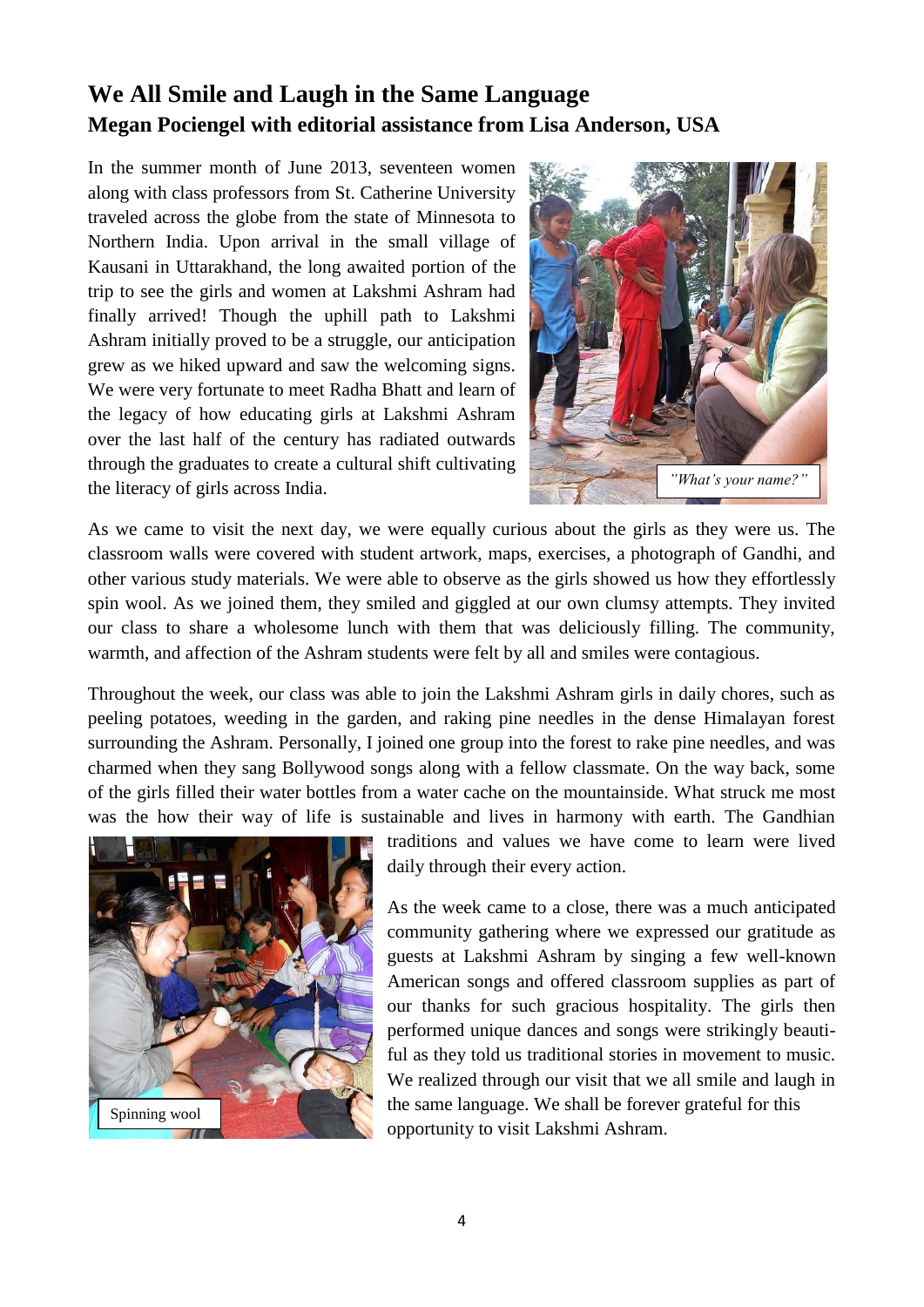### **A New Milestone in our Activities in Dhauladevi Block David Hopkins**



Dawn on Monday 16 September was damp and misty, but everyone was optimistic that the mist would clear quickly and we would enjoy the warmth of the sun. Neema and I had arrived in the hamlet of Chalmorigara close to Danya the previous afternoon so that we might be present to witness the start of a new challenge for Lakshmi Ashram, in particular our field team in Danya, the opening of a cooperative dairy.

Over the past many years our local team, under the leadership of Ms. Chandra Pant, had gained a lot of experience in the implementation of

projects focusing on Natural Resource Management, and in 2004 Lakshmi Ashram had been selected as one of the implementing organizations for a programme being funded by the Sir Ratan Tata Trust in Mumbai. This programme, named *Himotthan Pariyojna,* (Him + Utthan = Uplift of the Himalayas, Pariyojna = Project) also focused on Natural Resource Management. As far as possible the planning was at the village level, seeking to meet the perceived priorities of the local communities. For example one village, Parai, said that one of the main problems that they faced was that of drinking water. They suggested that a drinking water scheme for their village be included within the programme, and this was agreed to. An important aspect is that the community is expected to contribute either in labour or money to every included activity. Thus the villagers of Parai carried down all the necessary construction materials from the road to their village, and also contributed labour for the laying of the pipeline and the building of tanks for water storage.

Following the successful implementation of this programme, Lakshmi Ashram has now been selected to implement the second phase of the *Himotthan Pariyojna*. During 2011-12 they prepared a detailed project report to be implemented over three years from 2012-15, and the implementation stage has now commenced. The title is 'Natural Resource based Livelihood Project', and this presents new challenges for the field team. The livelihood programme that has been initially selected is a women's dairy. The project will offer support to the dairy during the initial period but the long-term goal is for the creation and formal registration of a women producers' cooperative, which will then function autonomously. The managing committee has already been selected by village-level women's self-help groups, and the formal registration, the name given to their cooperative by the members, will take place within the next six months.

During the last nine months the field team has been actively interacting with the local community to motivate them to undertake this challenge, whose underlying objective is to raise the economic level of the participants. Some of the villages in the area are new to the team, so our team has had to work hard to win over the confidence of the villagers. Besides the livelihood aspect of the project, there are also initiatives that will seek to develop the natural resource base for animal husbandry, including propagation of fodder grasses and trees, improvement of local breeds, holding of animal health camps, and demonstration of improved feeding techniques.

The dairy programme envisages the collection of milk from local farmers at four centres, which will then be brought to Danya where it will be sold directly to the consumer through the cooperative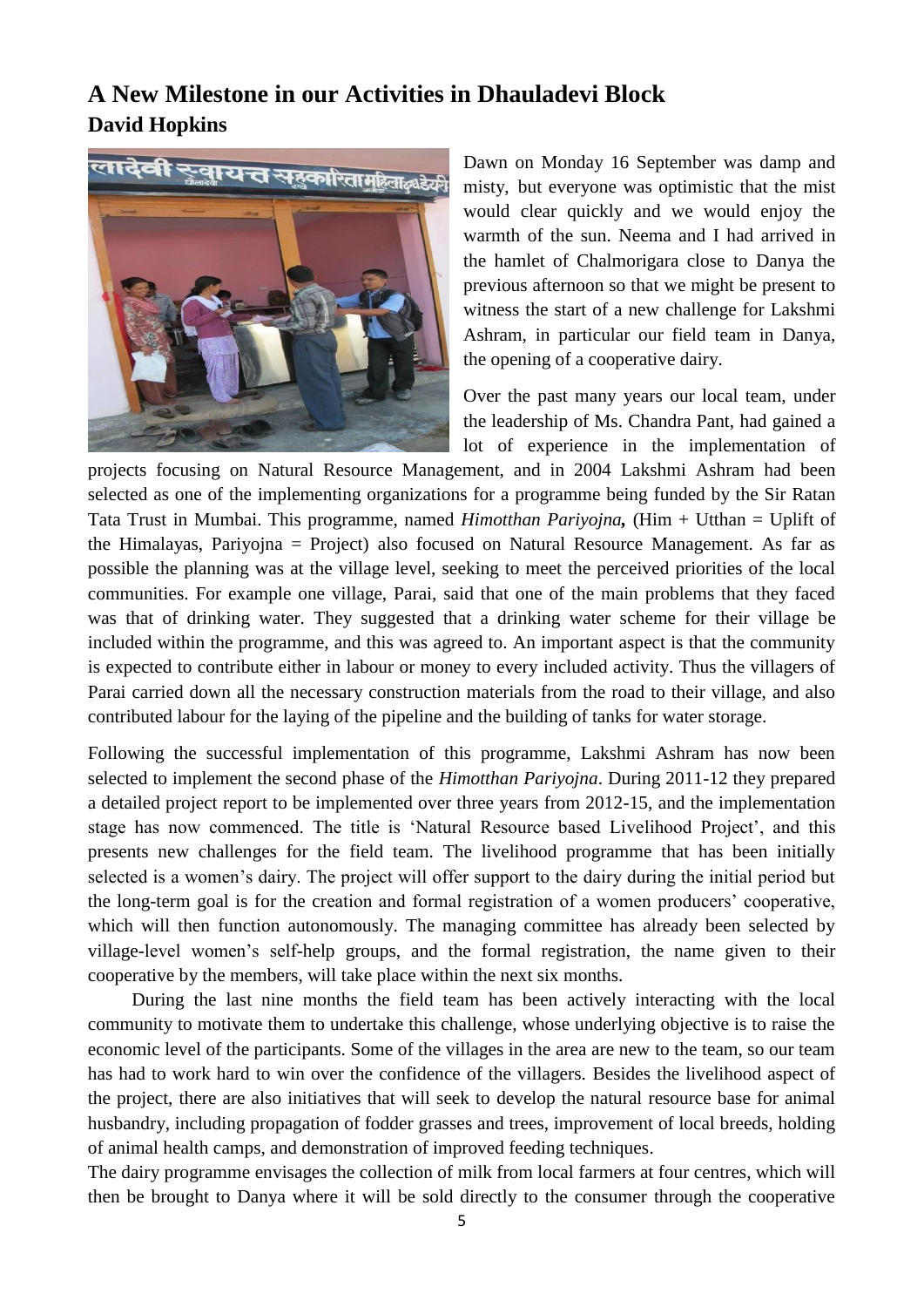dairy. Studies undertaken suggest that the minimum break-even point will be 100 litres per day, but rising costs might mean that over time the break-even point will increase.

We were all up early that Monday morning, for the dairy was to be formally inaugurated at eight o'clock. The previous three weeks had been extremely hectic ones for the local team and the staff of the Himotthan Society in Almora. Orders had been placed for equipment for the dairy, our team member Shiv Datt Pande had personally gone to Jaipur to take delivery of a Lactoscan to determine the quality of the milk and then, after returning from Jaipur, had set off for Ambala with Adeel Rijvi of Himotthan Society to take delivery of most of the other necessary equipment, including milk churns and testing equipment, returning via Dehradun where a deep freeze for the dairy was purchased. He was busy until late on Sunday fitting up the dairy.

The team had also undertaken training that weekend, including how to make *paneer* (cottage cheese) and *dahi* (yoghurt). At seven o'clock Chandra and I set off to walk to the dairy, Chandra carrying a large steel vessel containing *dahi.* Neema followed a little later. We reached the dairy to find it already open, and it was not long before several girls arrived, bringing containers to take away milk, even before the first milk had arrived! A good number of people quickly gathered at the dairy, including office bearers of the new cooperative – the chairperson, the treasurer and the secretary. The first milk churns arrived from the collection points and a red ribbon was placed across the entrance to the dairy. It was cut by a leading livestock farmer of the area to officially declare the dairy open, and Chandra Pant gave a brief word of thanks to everyone. A local pandit, Mohan Chandra Joshi, performed a traditional Ganesh Puja to bless the enterprise. Meanwhile numerous customers came to purchase fresh milk, as well as *paneer* and *dahi*.

The dairy is well equipped with testing equipment. A small sample of each farmer's milk is

taken daily at the collection point, and this is then analysed in the dairy to determine the fat content of the milk. The farmers will be paid per litre on the basis of the fat content of the milk.

Our field team faces numerous challenges to make this new venture a success. They clearly do not lack customers, but to maintain the confidence of their customers they will need to continually ensure high quality of their milk. Likewise the maintaining of daily accounts will demand their full attention. At present our field team will take most of the responsibility for the daily running of



the dairy, a local young man has been appointed as salesman and the project will support the expenses of a cooperative manager, but slowly the cooperative's women members themselves will assume responsibilities. It is envisaged that the cooperative will also develop other livelihood activities, such as selling local agricultural produce directly to the local community through a sales centre adjacent to the dairy.

There is great enthusiasm among the local women for this venture, and we strongly believe that, with back-up support from Lakshmi Ashram's field team and training inputs from Himotthan Society, the coming months and years will see this new initiative flourish. Certainly similar ventures started elsewhere in Uttarakhand are proving very successful, and will surely serve as an inspiration to the members of our new cooperative.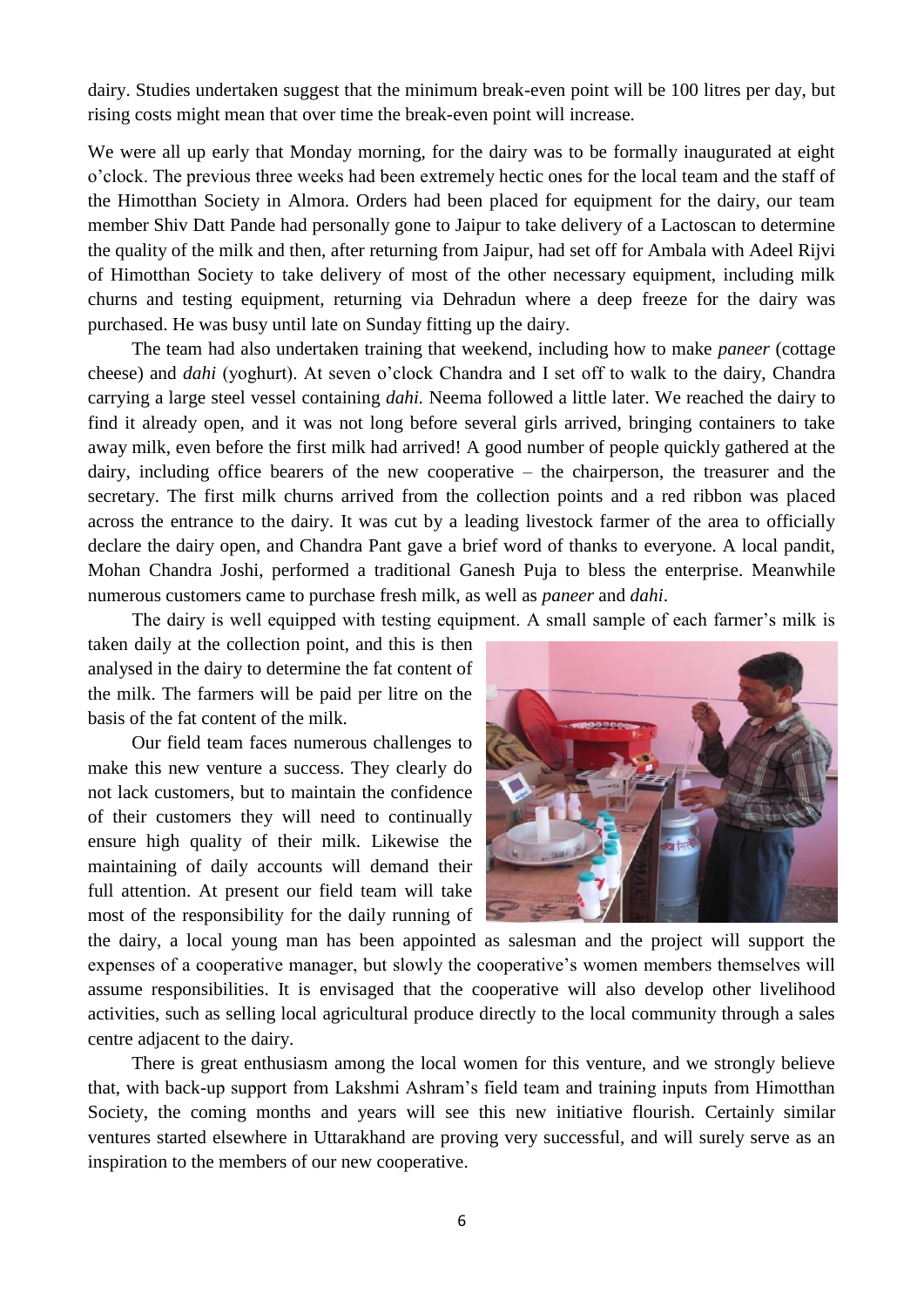### **Winds of Change in the Udyog Mandir David Hopkins**

The Udyog Mandir (*Temple of Work*) has been an integral part of the activities of Lakshmi Ashram since the nineteen-seventies. On the opposite side of Kausani to Lakshmi Ashram is the Anasakti Ashram, where in the summer of 1929 Mahatma Gandhi had spent some ten days. After independence the bungalow where he had stayed was transferred by the government to the Uttar Pradesh Gandhi Memorial Fund, who continues to manage it to this day.

In the seventies they transferred a plot of land adjacent to the Anasakti Ashram to Lakshmi Ashram, and a small workshop was constructed where a project, jointly managed by Intermediate Technology Development Group of the UK and Appropriate Technology Development Association, worked on developing an improved spinning wheel. When this project was completed then, with generous support from Friends of Lakshmi Ashram, in the early eighties the Udyog Mandir building was greatly expanded. A flour mill and oil press on the ground floor served the local community and, when the uppermost floor was completed, the Lakshmi Ashram library was transferred to here and opened as a public library. Meanwhile under Anand Bhai's guidance the workshop activities were rapidly expanded, focusing initially on developing improved implements for the local artisans actively engaged in spinning and weaving. Later on the focus of the workshop shifted more towards the design and development of improved agricultural tools.

The Udyog Mandir also housed the central store for our stocks of khadi cloth and readymade clothes that were sold through our three khadi bhandars, in Kausani, Danya and Panuwanaula. Thus it used to be a hub of activity with ashram workers managing the khadi store, ensuring that supplies were made available to our three sales centres, and also managing the flour mill and oil press. However lack of availability of mustard seed closed the oil press, and then the flour mill was transferred to Lakshmi Ashram, where it continues to serve the local people. Declining demand for khadi clothes along with the increasing paperwork involved led us to close our sales centres one by one, the last centre in Kausani closing in March 2008.

We had become very concerned about the long-term future of the Udyog Mandir, for now only the workshop and library were actively functioning and much of the building was not being utilised. However the first big change came when the Uttarakhand state government decided to build a museum to promote the life and work of Sarala Behn. Construction of this building was undertaken by a district level government department, and the completed building was handed over to Lakshmi Ashram in March 2011. The museum was constructed by first demolishing one side of the Udyog Mandir, and was formally inaugurated this year on 5 June (see Sanchar 118). It contains a fine display of photos of Sarala Behn's life, as well as some of her personal possessions, and efforts are on-going to increase the collection. It is already proving popular with visitors to Kausani.

In 2011 we were approached by a local NGO, CHIRAG (Central Himalayan Rural Action Group), with whom we already had close connections, who introduced us to a social enterprise company, B2R Technologies (Business to Rural), who had already established several BPO (Business Process Outsourcing) centres in remote parts of Nainital district to provide employment to local youth. I had personally seen the first of their centres, in Orakhan, close to CHIRAG's head office, and was very impressed. Dhiraj Dolwani, the co-founder of B2R, first met with us in September 2011 to discuss possible collaboration, and we discussed the possibilities of making available part of the Udyog Mandir for the establishing of a rural BPO. However not much progress was made following that initial meeting. A year or more passed by before Dhiraj Dolwani and his